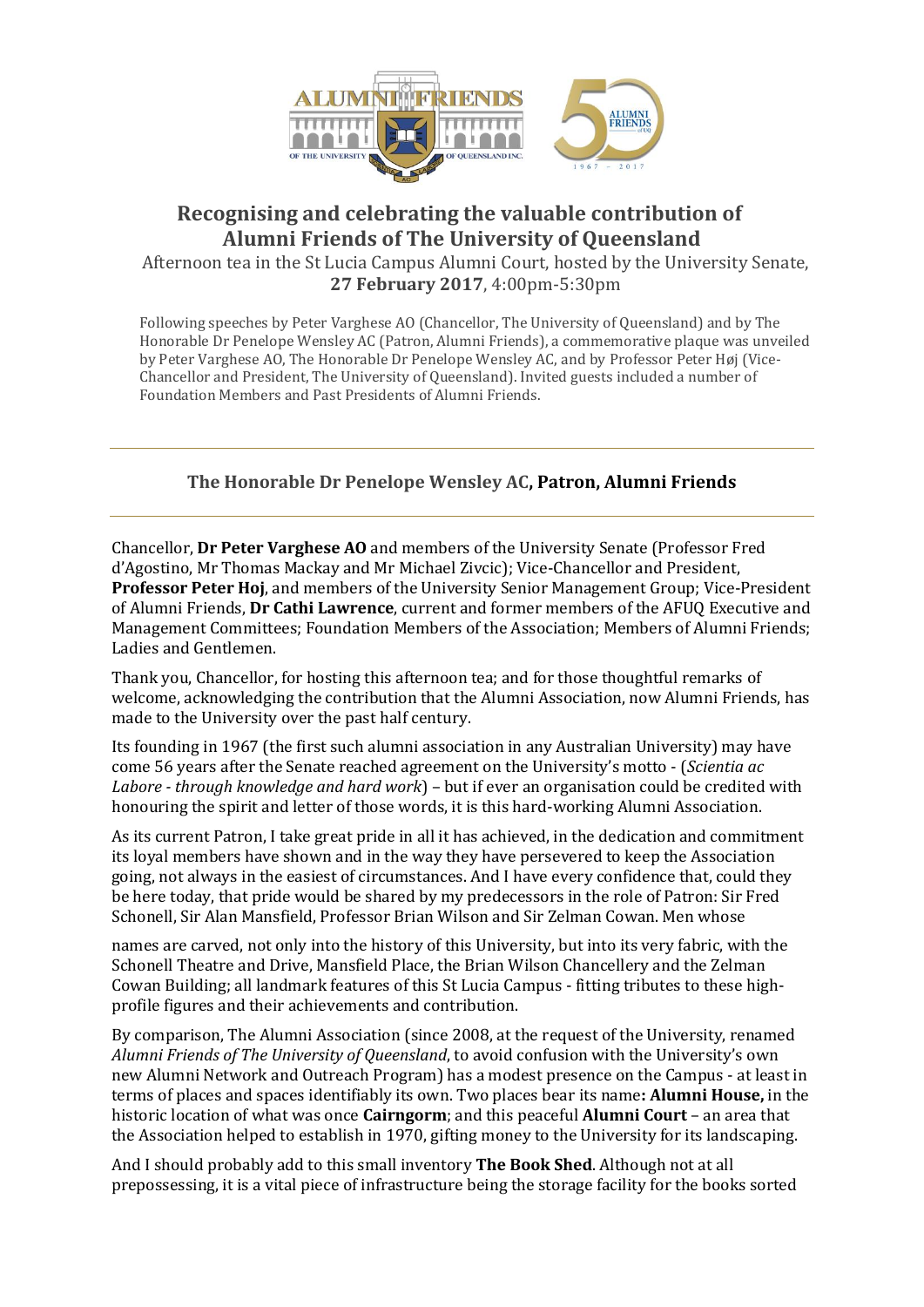by the Bookhouse Team, which meets three times a week here at St Lucia. The Shed plays a very special role, widely known as **the** place for dropping off books for the biennial Book Fairs and Rare Book Auctions - the main fund-raising activities of the Association (the last one raised

\$80,000). Attracting huge interest from amateurs and professionals alike and drawing thousands of people to the University (20,000 mentioned also by the Chancellor in his remarks). The Book Fairs probably rank as the best known of the Alumni Friends' activities; and I would add to these also **the Alumnus of the Year Awards** - created in 1992 to mark the Association's 25th Anniversary.

As one of the first recipients of this distinctive Award, in 1994, following on from David Malouf in 1992 and Peter Doherty in 1993, I can attest first-hand how valued these are and what an important outreach tool they represent, drawing former students back into contact with the University and fellow alumni. The University's expansion of the Awards, and the important place the *Courting the Greats* ceremony now has in the UQ annual calendar, affirms that truth; and I think it's nice to remember today, at this celebration of its achievements, that it all started with Alumni Friends *(from little things, big things grow!)*

It's also pleasing to see that some of those associated with the Award's inception, including Founding Member and former President, Steve Papas, are here today. In fact, by my count there are sixteen Founding Members present today - underlining my earlier point about the dedication and commitment of its Members.

The Association has always had, at its core, a small band of what I think of as *Three D*  supporters. In a technical sense, of course, 3D representations are about form and depth and presenting different dimensions to the human eye, which certainly has relevance to a part of my purpose today, seeking to encourage appreciation of the different dimensions of the activities of Alumni Friends.

However, as I was crafting my remarks, I thought of 3D in a more straightforward way - as people **devoted** to the University, **determined** to stay connected to it and keeping it connected to the wider community, **dedicated** to the concept of giving back, and of finding practical ways to contribute to the University's growth and wellbeing And this they have done handsomely but mostly without fuss or fanfare. Working away quietly and diligently - all on a volunteer basis - to raise funds for Awards, Prizes, Scholarships and Grants, organising networking and social activities, establishing and sustaining special interest groups, producing and distributing informative newsletters, and now an excellent Website also, presenting educational and cultural events, lectures, seminars and activities, and more.

This quiet approach, together with the Association's early decision *to target niches and points of need in the system*, means that while different parts of the University will know what the Alumni Friends have contributed in their particular areas, to individual faculties, departments or institutions, few, if any, will have an appreciation of what the sum of the parts of those contributions, spread across the University community, **really** represents.

Attempting this myself, I concluded that it would be hard to find an area where it **hasn't**  contributed: in addition to the Scholarships and Prizes distributed across different faculties, the UQ Art Museum, the School of Music, the UQ Library - especially the Fryer Library (mentioned by the Chancellor), the Antiquities Museum, the Mayne Centre Organ, the University Gardens, have all received funding and other forms of support at critical junctures….a quite remarkable list.

The Chancellor noted the total sum of approaching \$9 million raised since 1967, but this monetary contribution, impressive as it is, represents really only a fraction of the total contribution the Alumni Friends has made to support and enrich the life of the University since the Association's founding fifty years ago.

I congratulate the association on its many achievements. I compliment President Jason Yu, the current Executive and the Golden Jubilee Committee on the terrific effort you are making to use this 50th golden anniversary to promote Alumni Friends. This, I believe, is a perfect opportunity